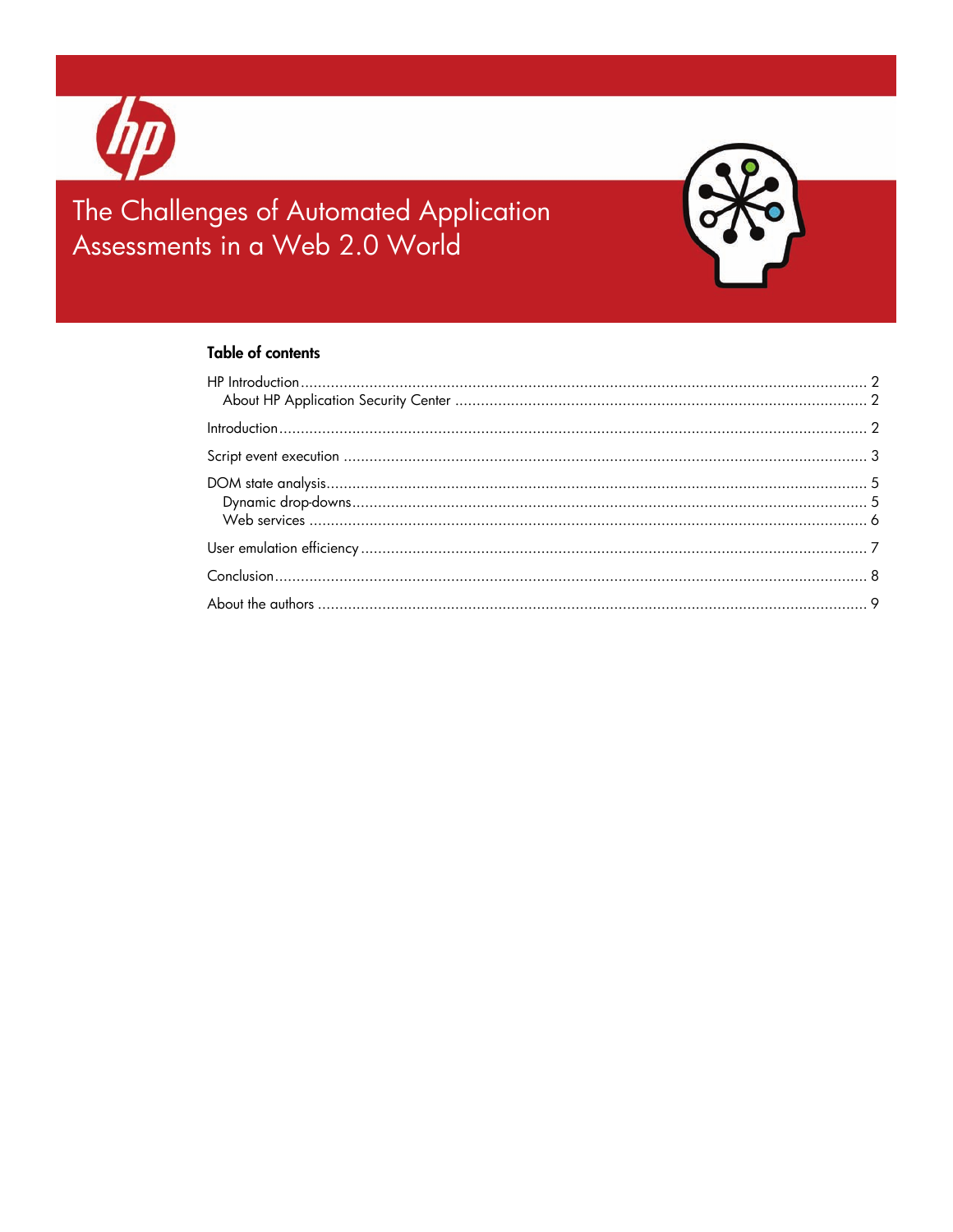## <span id="page-1-0"></span>HP Introduction

This white paper was written by two security experts from Stach & Liu, Rob Ragan and Vincent Liu, to describe the challenges of automated penetration testing or application scanning of Web 2.0 applications. In this white paper, they outline, the features that security experts should expect in a black box or dynamic application scanner.

Stach & Liu is one of the preferred partners of HP for delivering application security services. They are experienced users of HP Application Security software. Stach & Liu is a professional security consulting firm founded in 2005 to help companies secure their networks and applications. Services include network and application penetration testing, application source code review, network risk assessment, security policy and compliance review, and strategic security consulting.

The team of security professionals includes industry leading experts in network and application security who possess over 60 years of combined security experience and more than 50 years of security assessment and consulting experience with government intelligence, the Fortune 500, and Big 4 consulting.

In addition to authoring several best-selling security books, being published in industry journals, and profiled in multiple industry articles, the team has been presenting their security research for over a decade and has spoken at top conferences, including BlackHat, DefCon, InfoSecWorld, OWASP, SANS, and Microsoft BlueHat. Stach & Liu has strategic partnerships with Hewlett-Packard, Computer Sciences Corporation, and Checkmarx. Stach & Liu is headquartered in Phoenix, Arizona with locations in Los Angeles, Seattle, Atlanta, and Tokyo.

For more information, on Stach & Liu, visit <http://www.stachliu.com/>

#### <span id="page-1-1"></span>About HP Application Security Center

HP Application Security Center is a suite of software, SaaS and professional services designed to help companies improve the security of their Web applications by helping to discover, fix, and prevent vulnerabilities that can be exploited by hackers. To learn more about HP application security offerings, visit [www.hp.com/go/securitysoftware](http://www.hp.com/go/securitysoftware) 

The remainder of the paper is authored by Stach & Liu.

## <span id="page-1-2"></span>**Introduction**

Each new advance in Web application technology is invariably followed by a period of catch-up by black hats and white hats alike. White papers are published, conferences are held, and lessons are (hopefully) learned. Yet the race to identify and exploit application vulnerabilities is never ending. Keeping up with the latest terms, technologies, and techniques can be a full-time job in itself. It should come as no surprise that as technology changes, the tools we use to help us secure our applications must also evolve or risk irrelevancy.

For Web application vulnerability scanners, one of the most popular types of application security tools, one of the prevailing challenges has been keeping up with the migration of server-side application logic to client-side scripting—most often in the form of JavaScript and Flash objects. This offloading of functionality was initially triggered by technologies like JavaScript and XML (Ajax), which have evolved from their humble beginnings as an oft-mocked buzzword into foundational components of RIA "Rich Internet Applications" and the next-generation of Web 2.0 applications. Although the fundamental security issues surrounding Ajax applications are the same, these applications represent a paradigm shift in how Web applications are designed and developed, and have thusly impacted how we must approach Web application security assessments.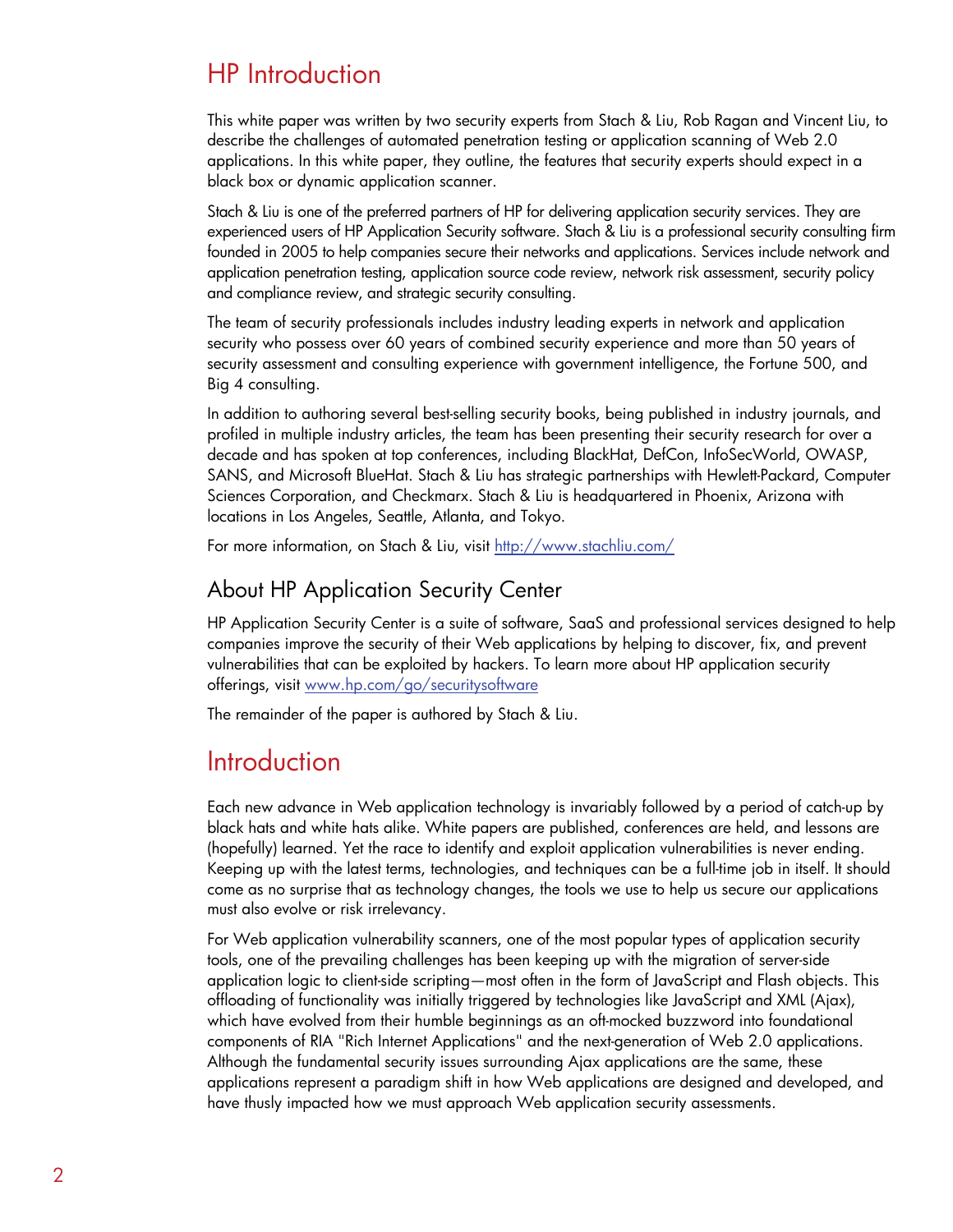No longer is it sufficient to focus the majority of our efforts on assessing server-side functionality; now we are required to direct more attention and resources to identifying and analyzing vulnerabilities within client-side scripting code and embedded objects.

This movement of logic and functionality into the client has had major implications for automated Web application scanners. A Web scanner's ability to properly crawl the application has and always will be essential to testing it for security issues. Crawling is another way of saying automatically interacting with the application in the same way a user would. Before the RIA movement interaction was easy as it was sufficient to perform link discovery using simple screen scraping. Lexical parsing was used to identify and evaluate actions based on form tags and input values, but with a modern application these basic techniques will no longer suffice. A thorough crawler is necessary to build a proper attack surface and maximize testability. Automatic interaction is more difficult in a RIA environment because of more complex script actions such as timers expiring, mouse movement, dragging, and dropping. At the end of the day, a Web scanner is still testing for the same vulnerabilities, but it needs to explore all the client-side entry points to make sure it has covered the exposed features. Thus, link and feature discovery is one of the main challenges facing Web scanners today. Underlying the issue of link and features discovery are script event executions, DOM state analysis, and user emulation efficiency.

### <span id="page-2-0"></span>Script event execution

Today's users are accustomed to having their Web sites behave like their desktop applications—fast and interactive. The reason modern applications are able to provide a seamless application experience lies in the ubiquitous use of script events. These script events are used within a browser to trigger actions that update the page, make asynchronous calls, and generally make Web applications feel more interactive. Increased application responsiveness is also achieved through the use of client-side code by reducing the number of roundtrips to the server. A preliminary set of script code is loaded during the initialization of the page and this code is then executed within the browser. Subsequent code execution occurs asynchronously and behind the scenes to allow for fluidity in the user interface. At its core, Web 2.0 design strives for a smoother user experience and highly-usable and intuitive interfaces. Developers leverage scripts to achieve simple navigation and to bring rich content in their applications; avoiding the clunky experience of Web pages in the past.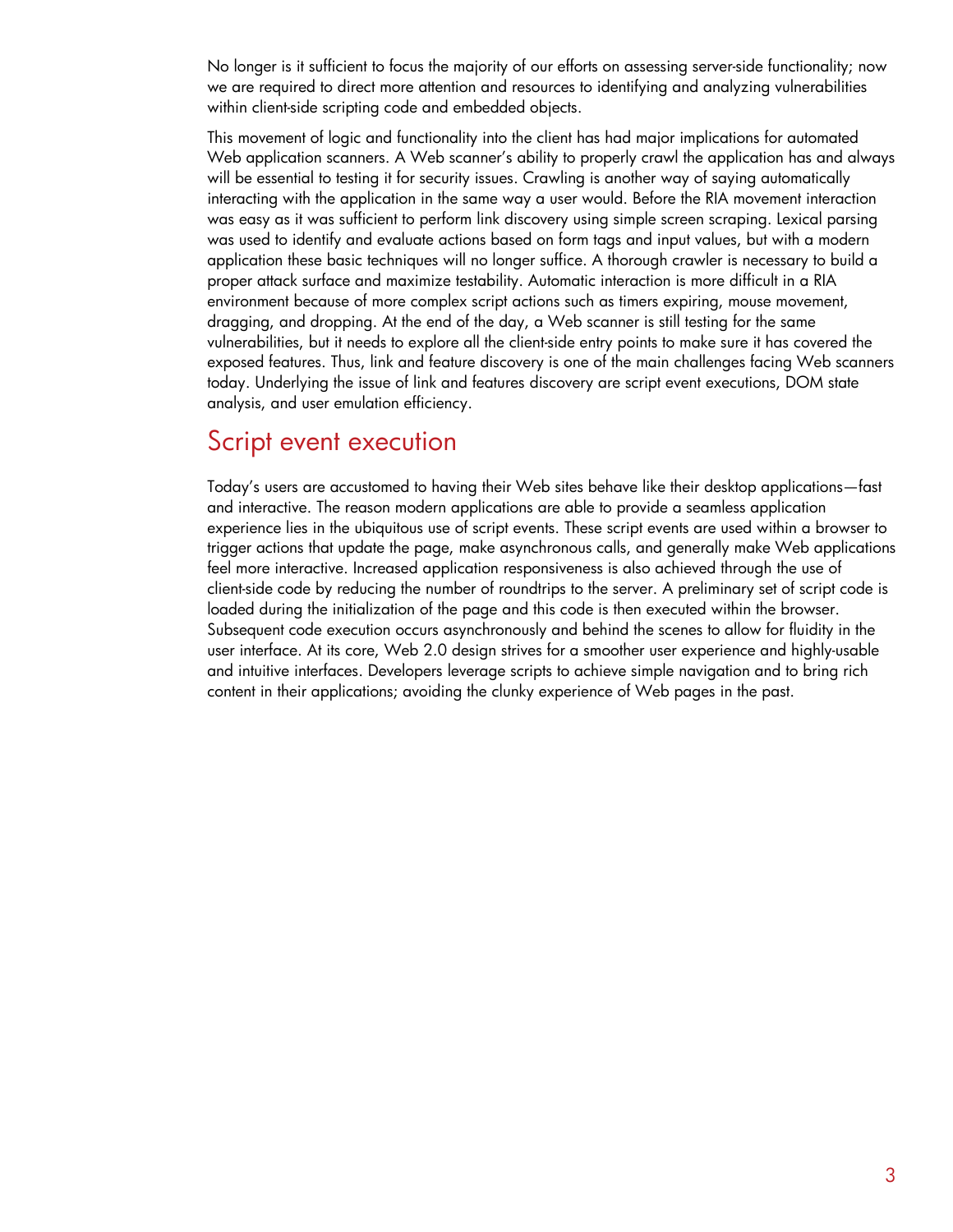#### Figure 1: Dynamic menu generated using JavaScript

```
1. function createLinks(){
 2 -for(var i=0;i<this.menuTexts.length;i++){
 3 -var a=document.createElement('a');
              a.appendChild(document.createTextNode(this.menuTexts[i]));
 4.5.a.href=this.menuLinks[i];
 6 -a.title=this.menuTexts[i];
              this.loc.indexOf(a.href, 0) !=-1?a.className='activebutton':a.className='regbutton';
 7.8 -9 -this.d.appendChild(a):
10.\mathcal{F}11.}
12.13. window.onload=function(){
14.if(document.body&&document.body.firstChild){
             menuTexts=new Array('About Us', 'Products', 'Services', 'Links', 'Contact Us');
15.menuLinks=new Array ('about.htm', 'products.htm', 'services.htm', 'links.htm', 'contact.htm');
16.17.18.var menu=new Menu(menuTexts, menuLinks);
19.document.body.insertBefore(menu,document.body.firstChild);
20.\mathcal{F}21. }
```
An example script event is the onmouseover event that fires whenever a user moves the mouse pointer into an object. Figure 1 is an example from devarticles.com that describes how most dynamic menu bars are implemented in modern Web sites. It is common for a <div> tag to have an onmouseover event call a function such as createLinks that writes multiple new tags containing hyperlinks to the document. When the window loads the JavaScript in Figure 1 it initializes arrays (lines 15 and 16) that contain a list of menu titles and corresponding HTML files. When the createLinks function is executed it creates an  $\alpha$  href $>$  tag (line 3) for each value in the menu texts array and adds it to the DOM (line 9).

A versatile Web scanner needs a crawler intelligent enough to discover and audit such links to provide maximum application coverage. It is necessary to emulate the onmouseover event to discover the new links generated by the script event and subsequent function calls. Otherwise the new links generated by the script wouldn't be discovered and could not be audited. This is why emulating a user is so important to triggering functionality that may lead to other parts of the application.

Leading the industry in this regard, HP WebInspect relies on a custom script execution engine to emulate user behavior. Enabling the JavaScript and VBScript analyzer will allow WebInspect to discover any resources created or exposed through the execution of Ajax, and thus allowing for a more comprehensive analysis of the target application. Nevertheless, even with extensive and thorough mapping of an application's script code, the Web application scanner must also be precise with its analysis of the various states that the active content will produce, which introduces the issue of DOM state analysis.

#### Scripting Attack Vector

Interesting examples of a JavaScript events that executes without user interactions are onload and onerror. The onload event fires when a page or image is loaded. The onerror event triggers when an error occurs loading a document or image. Imagine a scenario where one of these events is calling a function that utilizes unvalidated data. If the data contains malicious input then it could lead to XSS without any user interaction.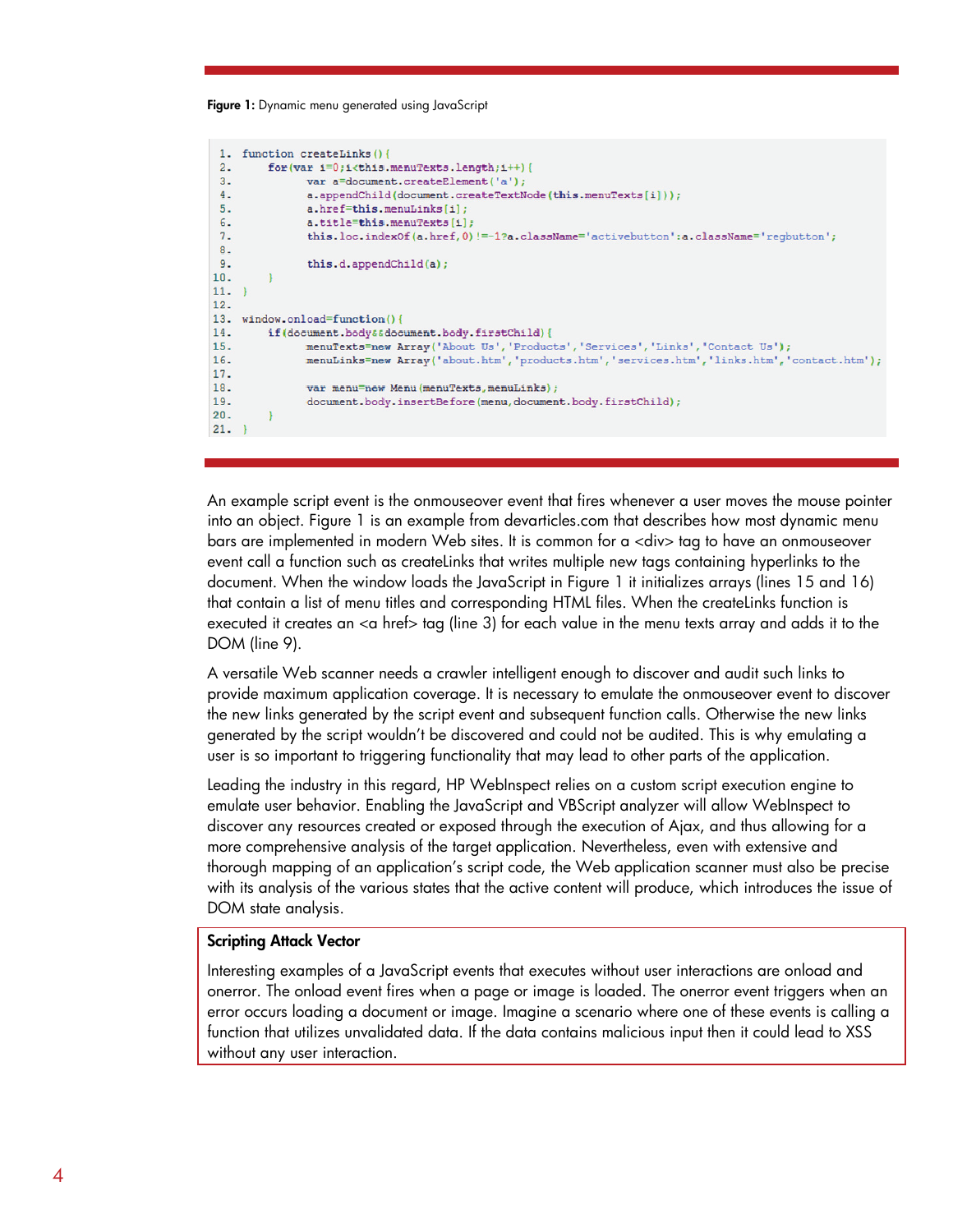## <span id="page-4-0"></span>DOM state analysis

In the same way script events can be used to create links, they can also be utilized to create and build page content. In a Web browser, rendered content that comes from sources such as HTML, XHTML, and DHTML files are represented in the DOM (Document Object Model) format. By representing the loaded page in this fashion, it becomes much easier to programmatically access the various elements under the DOM. In an HTML Web page, JavaScript inspects and manipulates the state of a page through the DOM. As the Web scanner will be emulating the JavaScript events, it becomes necessary to track the resultant effects and state changes to the DOM in order to provide full coverage. Pages might also contain external script references that retrieve content from other sites and dynamically render the content, which now must also be assessed. This can cause issues for a Web scanner because it needs to be able to download and parse script includes; potentially from multiple hosts. Again, this may not happen properly unless the scan has been configured to allow offsite script references to be downloaded and its execution then emulated by the Web scanner.

### <span id="page-4-1"></span>Dynamic drop-downs

Dynamic input generation is a form of script-based DOM manipulation often seen in applications that involve conditional searches. Shopping for cars online usually involves selecting a make, model, and color. Figure 2 demonstrates an example of DOM manipulation that dynamically populates drop-down inputs with values based on the previously selected value. Once the "make" of the car is selected the onchange JavaScript event fires to populate the Model drop down with corresponding values and enabling it for the user's next selection.

#### Figure 2: Cascading drop-down list



If the Web scanner doesn't trigger the onchange JavaScript event, the call to populate the next drop-down wouldn't be made. If the call to get the list of Models for the Audi manufacturer was a Web service then the Web scanner would never discover that feature and would be auditing a limited attack surface. Imagine if there were a critical vulnerability in that Web service such as XSS or SQL Injection and it was missed because the Web scanner wasn't able to properly emulate user behavior.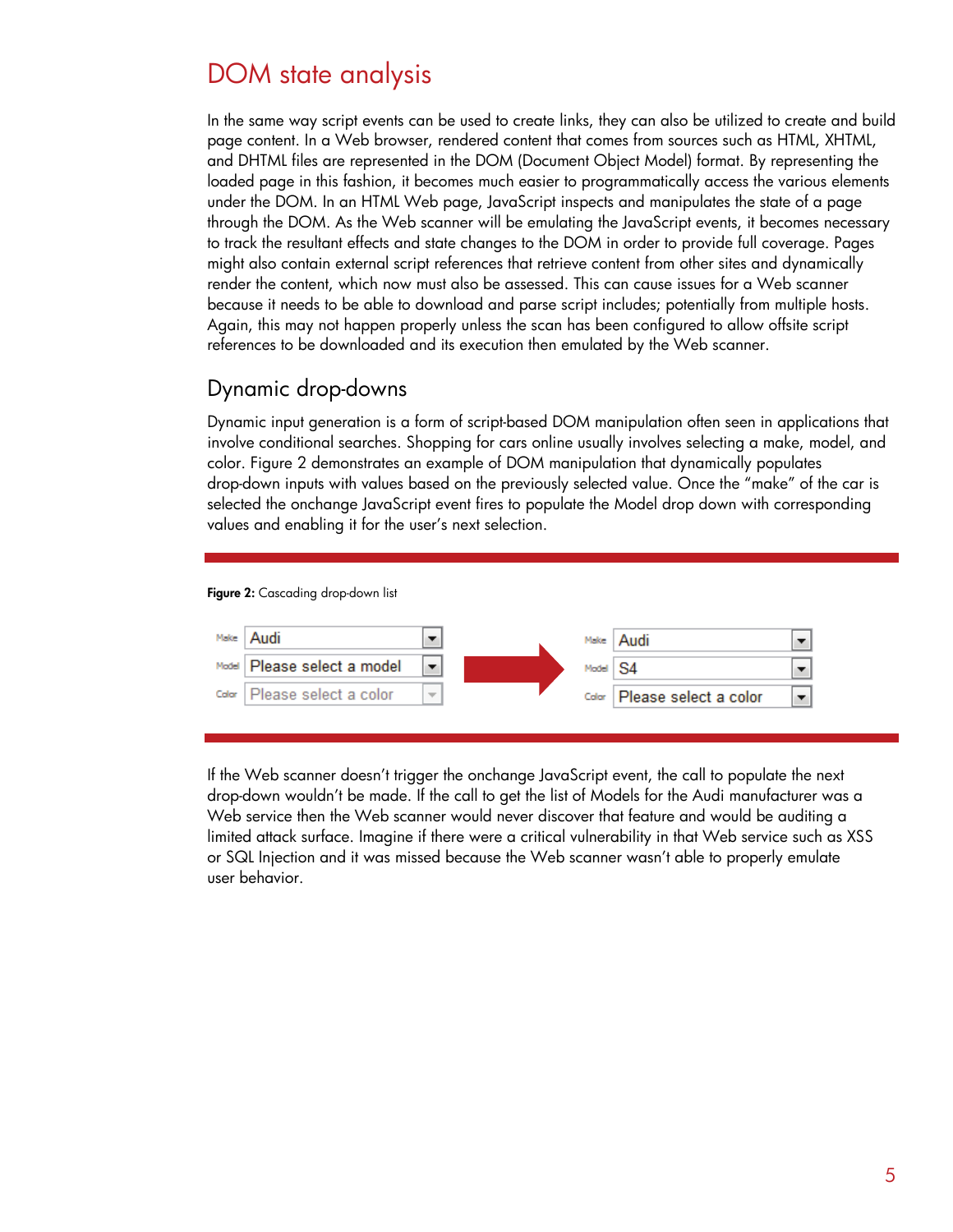### <span id="page-5-0"></span>Web services

Implementing a third party Web service or utilizing an external API is characteristic of RIA and Web 2.0 applications. Dynamically generated content such as forms, images, and audio clips are a more complex example of script-based DOM manipulation. An example of a real-world scenario involving such content can be found in sites that implement the reCaptcha free CAPTCHA service. As depicted in Figure 3, a Web page that uses the reCaptcha service will include an iframe tag that loads a dynamically generated form and image to display to the user. There is also an audio clip dynamically loaded for visually impaired users.

Figure 3: reCaptcha—a human friendly dynamic form that is complex for a machine to process



Dynamically introducing content into a page creates considerably more potential application states. A Web scanner that fails to capture each unique state it discovers will not be able to accurately model the behavior of the application. HP WebInspect creates script event sessions for each change to the DOM. Tracking each of the different states and unique sessions enables better accuracy when testing for security vulnerabilities because the Web scanner can perform checks on each of the states. Figure 4 demonstrates a WebInspect crawl of reCaptcha. In this example there are six events that can be executed and a unique session is recorded for each of them. HP WebInspect is then able to audit the dynamically generated form and record the state of the application after emulating the execution of each of the form's script events. The site tree will be populated with newly discovered content and new entry points will be added to the audit queue ensuring better test accuracy.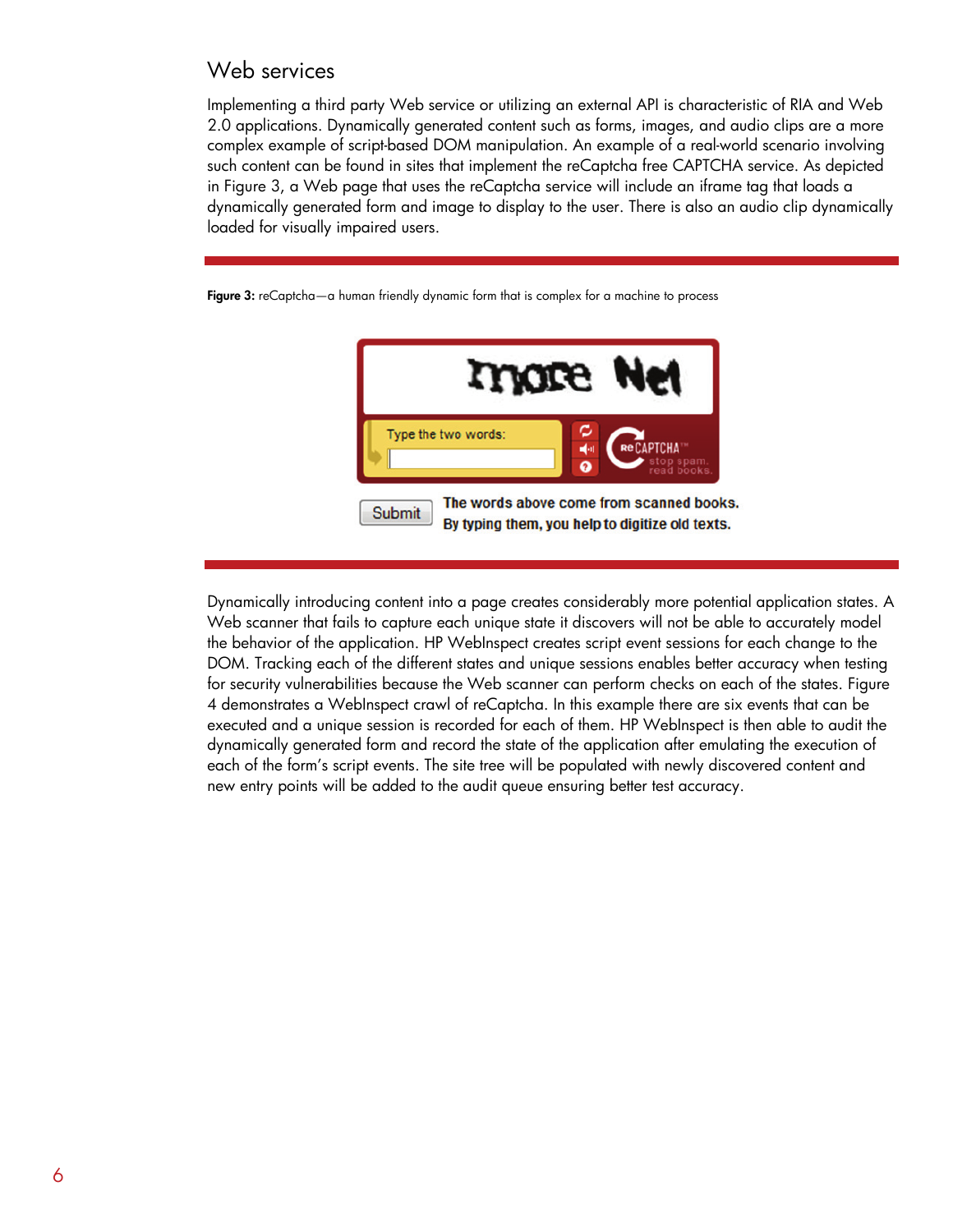Figure 4: HP WebInspect—JavaScript event sessions for reCaptcha



By tracking the DOM state changes for each of these events the Web scanner is better equipped to find things like new links, other dynamically generated content, and security vulnerabilities. However, with better coverage and accuracy there is a possibility of reducing performance.

## <span id="page-6-0"></span>User emulation efficiency

There exists an inherent risk of high resource utilization when tracking all of the script events and DOM state changes as well as the interactions between them. Controlling this issue, user emulation efficiency, remains an essential part of providing an acceptable performance baseline for any Web scanner. A performance baseline includes the reliability of the process, amount of system memory used, and the time to completion. The more client-side code present in the Web 2.0 application the more user emulation inefficiency becomes a problem. The more events there are to execute then the more DOM state changes there are to record. If the Web scanner's script emulation engine crashes because it encountered an out-of-memory error or some other unexpected condition it should not affect the rest of the application assessment. The emulation engine may reach some code that it doesn't interpret properly which may also cause it to halt or seemingly run forever. Especially, if the script contains a loop that waits for a condition that the emulation engine may not implement properly thus never achieve.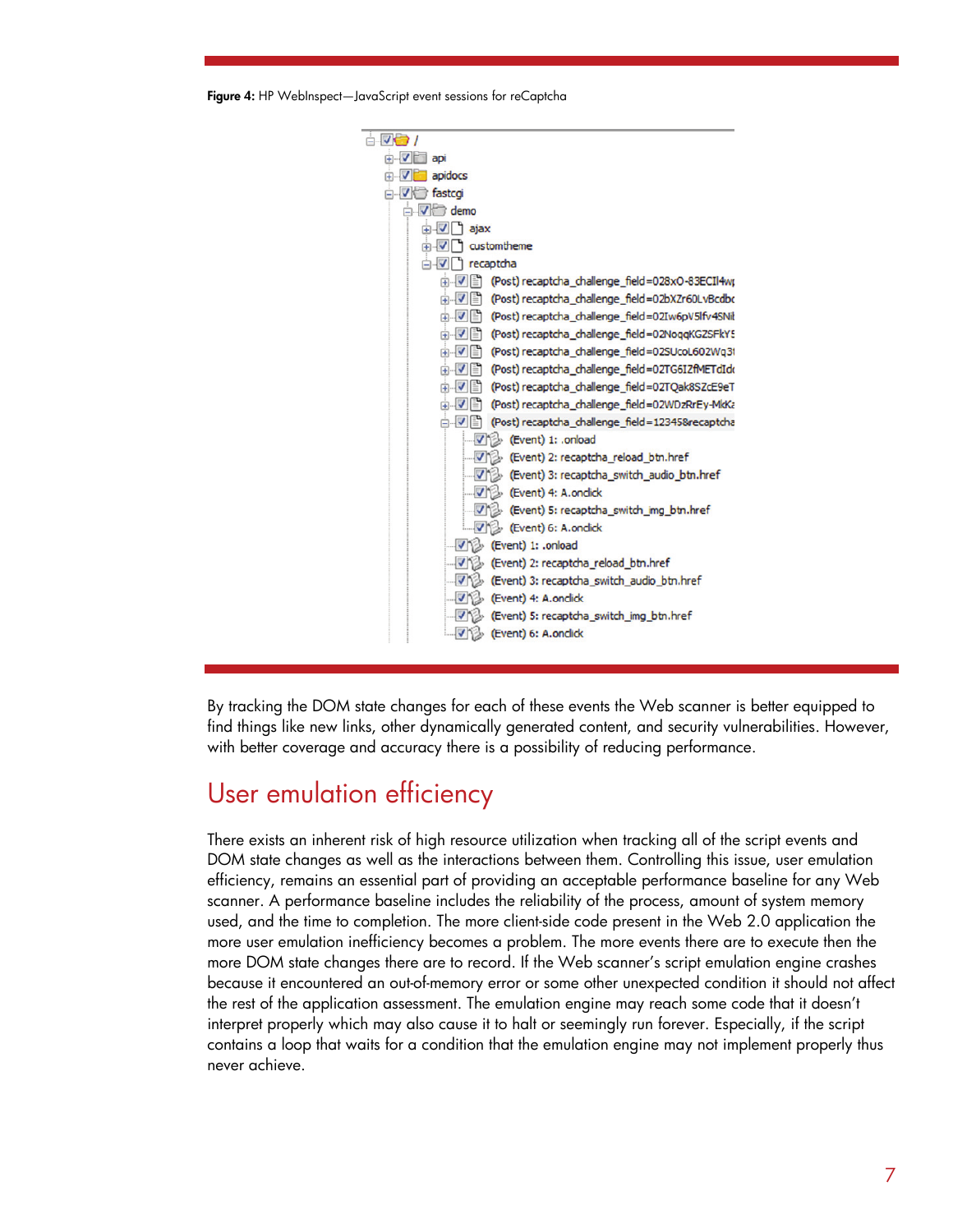Figure 5: Dynamic calendar that generates new DOM elements

|    | <b>August, 2009</b>   |                |                   |   |                | ь  |
|----|-----------------------|----------------|-------------------|---|----------------|----|
|    | Su Mo Tu We The Fr Sa |                |                   |   |                |    |
|    | 26 27 28 29 30 31     |                |                   |   |                |    |
| 2  | 3                     | $\overline{4}$ | -5                | 6 | 7              | 8  |
| 9  |                       |                | 10 11 12 13 14    |   |                | 15 |
| 16 |                       |                | 17 18 19 20 21 22 |   |                |    |
|    | 23 24 25 26 27 28 29  |                |                   |   |                |    |
|    | 30 31 1 2 3           |                |                   |   | $\overline{4}$ | -5 |

Calendar with an associated button:

When the calendar thumbnail image is clicked, as shown in Figure 5, the onclick event fires rendering the current month under the text box. There are onclick events defined for each day along with the previous and next arrows in the top corners of the calendar. Making a selection on the arrow elements causes a new month to be dynamically added to the DOM. When a day is selected the text box is populated with the date value and the calendar is rendered invisible. This example demonstrates a single rich calendar feature that can possibly change the state of the DOM from hundreds of unique JavaScript events. This is exactly the type of complex feature that can lead to exhausting system resources or significantly delay a Web scanner assessment.

Web scanners need to be able to handle executing complex or poorly written code. In addition to being reliable and scalable, the script emulation should be configurable to complete processing in a practical amount of time. Often complex or poorly written code takes a very long time to process by an automated analysis tool. Web scanners are time saving tools used during a security assessment. The security professional using the tool needs the ability to tweak the amount of time spent on each application assessment. If a Web scanner does not have the ability to limit the number of script events it executes per page, it may appear to be scanning a site indefinitely. If the limit is set too high the analysis engine may exhaust system resources such as memory. HP WebInspect solves these issues by running the script emulation engine out-of-process from the other assessment tasks and by limiting the number of events executed per page to 1000 by default. WebInspect also provides a setting to adjust the number of events executed per page from 1 to 9999. This setting may require adjustment if scripts are endlessly executing the same events. Achieving the correct amount of user emulation efficiency may involve a trial and error approach.

## <span id="page-7-0"></span>Conclusion

We have seen how the features of RIA applications that provide such a rich user experience can limit the effectiveness of less-sophisticated security scanners. Reviewing the following examples described should make it apparent how script event execution, DOM state analysis, and user emulation efficiency are necessary problems that must be overcome by modern Web application scanners. If these problems are not addressed then there is possibility to miss links and features or not test the various states of the application. If the script analyzer uses too many system resources then there is a chance the Web scanners can go from being a time saver to being a time sink. HP WebInspect solves these problems by emulating script execution in an isolated process and recording the states the client-side code creates within the application. By solving these problems properly it enables maximum coverage, accuracy, and efficiency. Be sure to consider how these issues are addressed when choosing a Web application scanner.